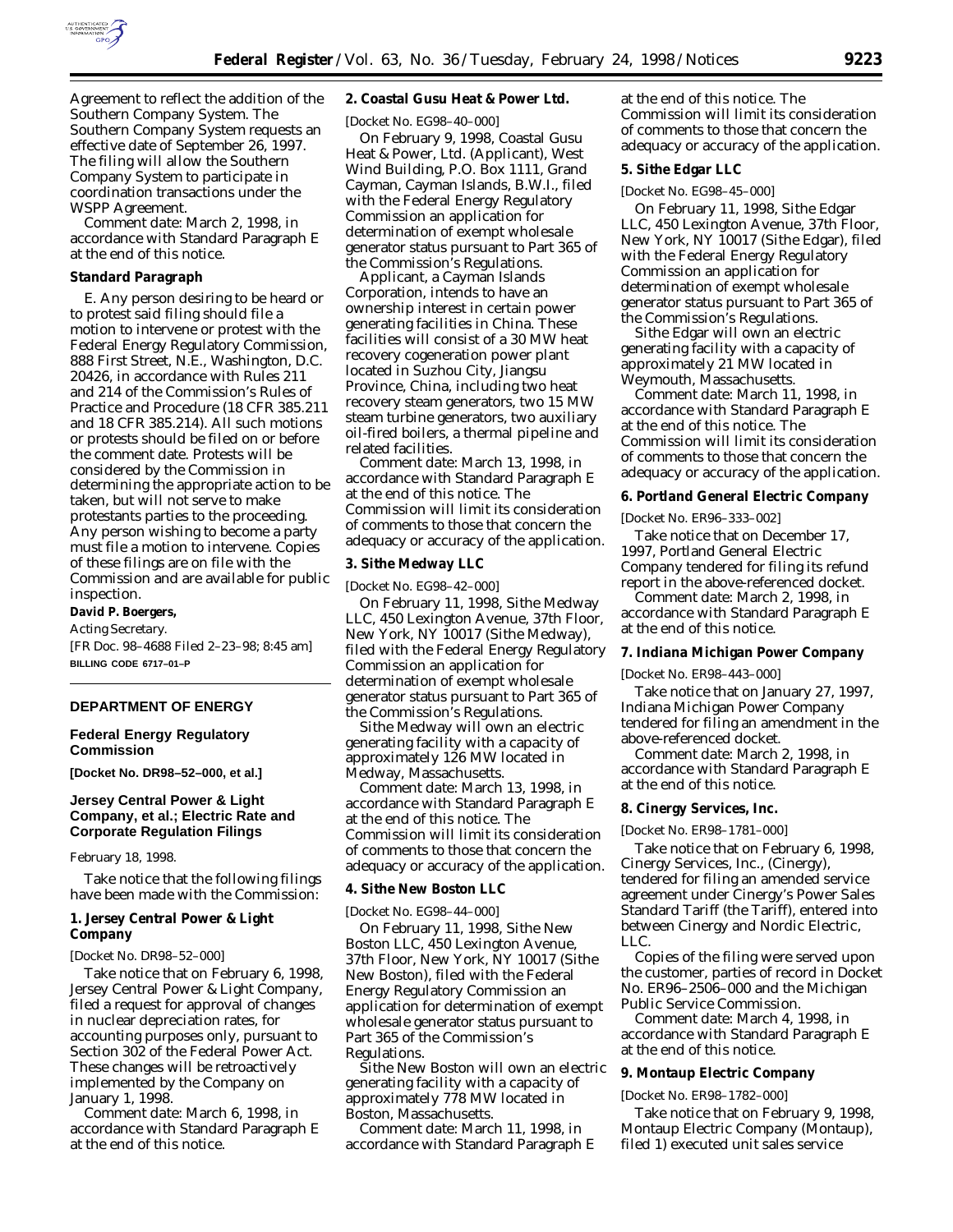agreements under Montaup's FERC Electric Tariff, Original Volume No. III; and 2) executed service agreements for the sale of system capacity and associated energy under Montaup's FERC Electric Tariff, Original Volume No. IV. The service agreements under both tariffs are between Montaup and following companies (Buyers):

1. NP Energy Inc. (NPE).

2. PacifiCorp Power Marketing, Inc. (PacifiCorp).

3. Unitil Power Corp. (UPC).

4. Fitchburg Gas and Electric Light Company (FGE).

Montaup requests a waiver of the sixty-day notice requirement so that the service agreements may become effective as of February 9, 1998. No transactions have occurred under any of the agreements.

*Comment date:* March 4, 1998, in accordance with Standard Paragraph E at the end of this notice.

#### **10. Central Illinois Light Company**

[Docket No. ER98–1783–000]

Take notice that on February 9, 1998, Central Illinois Light Company (CILCO), 300 Liberty Street, Peoria, Illinois 61202, tendered for filing with the Commission a substitute Index of Customers under its Coordination Sales Tariff and one service agreement for one new customer, Columbia Power Marketing.

CILCO requested an effective date of February 3, 1998.

Copies of the filing were served on the affected customers and the Illinois Commerce Commission.

*Comment date:* March 4, 1998, in accordance with Standard Paragraph E at the end of this notice.

## **11. Central Hudson Gas and Electric Corporation**

[Docket No. ER98–1784–000]

Take notice that on February 9, 1998, Central Hudson Gas and Electric Corporation (CHG&E), tendered for filing pursuant to 35.12 of the Federal Energy Regulatory Commission's (Commission), Regulations in 18 CFR a Service Agreement between CHG&E and Northeast Energy Services, Inc. The terms and conditions of service under this agreement are made pursuant to CHG&E's FERC Electric Rate Schedule, Original Volume No. 1 (Power Sales Tariff) accepted by the Commission in Docket No. ER97–890–000. CHG&E also has requested waiver of the 60-day notice provision pursuant to 18 CFR 35.11.

A copy of this filing has been served on the Public Service Commission of the State of New York.

*Comment date:* March 4, 1998, in accordance with Standard Paragraph E at the end of this notice.

# **12. Central Hudson Gas and Electric Corporation**

[Docket No. ER98–1785–000]

Take notice that on February 9, 1998, Central Hudson Gas and Electric Corporation (CHG&E), tendered for filing pursuant to § 35.12 of the Federal Energy Regulatory Commission's (Commission) Regulations in 18 CFR a Service Agreement between CHG&E and Strategic Energy LTD. The terms and conditions of service under this Agreement are made pursuant to CHG&E's FERC Electric Rate Schedule, Original Volume No. 1 (Power Sales Tariff), accepted by the Commission in Docket No. ER97–890–000. CHG&E also has requested waiver of the 60-day notice provision pursuant to 18 CFR 35.11.

A copy of this filing has been served on the Public Service Commission of the State of New York.

*Comment date:* March 4, 1998, in accordance with Standard Paragraph E at the end of this notice.

### **13. Central Vermont Public Service Corporation**

[Docket No. ER98–1786–000]

Take notice that on February 9, 1998, Central Vermont Public Service Corporation (Central Vermont), tendered for filing a Service Agreement with Williams Energy Services Company under its FERC Electric Tariff No. 5. The tariff provides for the sale by Central Vermont of power, energy, and/or resold transmission capacity at or below Central Vermont's fully allocated costs.

Central Vermont requests waiver of the Commission's Regulations to permit the service agreement to become effective on February 10, 1998.

*Comment date:* March 4, 1998, in accordance with Standard Paragraph E at the end of this notice.

### **14. Duke Energy Corporation**

[Docket No. ER98–1787–000]

Take notice that on February 9, 1998, Duke Power, a division of Duke Energy Corporation (Duke), tendered for filing a modification to 1.22 of Duke's Open Access Transmission Tariff, FERC Electric Tariff Original Volume No. 4.

*Comment date:* March 4, 1998, in accordance with Standard Paragraph E at the end of this notice.

# **15. Niagara Mohawk Power Corporation**

[Docket No. ER98–1788–000]

Take notice that on February 9, 1998, Niagara Mohawk Power Corporation

(NMPC), tendered for filing with the Federal Energy Regulatory Commission an executed Transmission Service Agreement between NMPC and the New York Power Authority to serve 1.0 MW of New York Power Authority power to Encore Paper. This Transmission Service Agreement specifies that the New York Power Authority has signed on to and has agreed to the terms and conditions of NMPC's Open Access Transmission Tariff as filed in Docket No. OA96–194–000. This Tariff, filed with FERC on July 9, 1996, will allow NMPC and the New York Power Authority to enter into separately scheduled transactions under which NMPC will provide transmission service for the New York Power Authority as the parties may mutually agree.

NMPC requests an effective date of February 15, 1998. NMPC has requested waiver of the notice requirements for good cause shown.

NMPC has served copies of the filing upon the New York State Public Service Commission and the New York Power Authority.

*Comment date:* March 4, 1998, in accordance with Standard Paragraph E at the end of this notice.

### **16. PECO Energy Company**

[Docket No. ER98–1789–000]

Take notice that on February 9, 1998, PECO Energy Company (PECO), filed a Service Agreement dated February 2, 1998, with Northern States Power Company (NSP), under PECO's FERC Electric Tariff Original Volume No. 1 (Tariff). The Service Agreement adds NSP as a customer under the Tariff.

PECO requests an effective date of February 2, 1998, for the Service Agreement.

PECO states that copies of this filing have been supplied to NSP and to the Pennsylvania Public Utility Commission.

*Comment date:* March 4, 1998, in accordance with Standard Paragraph E at the end of this notice.

### **17. Competisys LLC**

[Docket No. ER98–1790–000]

Take notice that on February 9, 1998, Competisys LLC (Competisys), petitioned the Commission for acceptance of Competisys Rate Schedule FERC No. 1; the granting of certain blanket approvals, including the authority to sell electricity at marketbased rates; and the waiver of certain Commission Regulations.

Competisys intends to engage in wholesale electric power and energy purchases and sales as a marketer. Competisys is not in the business of